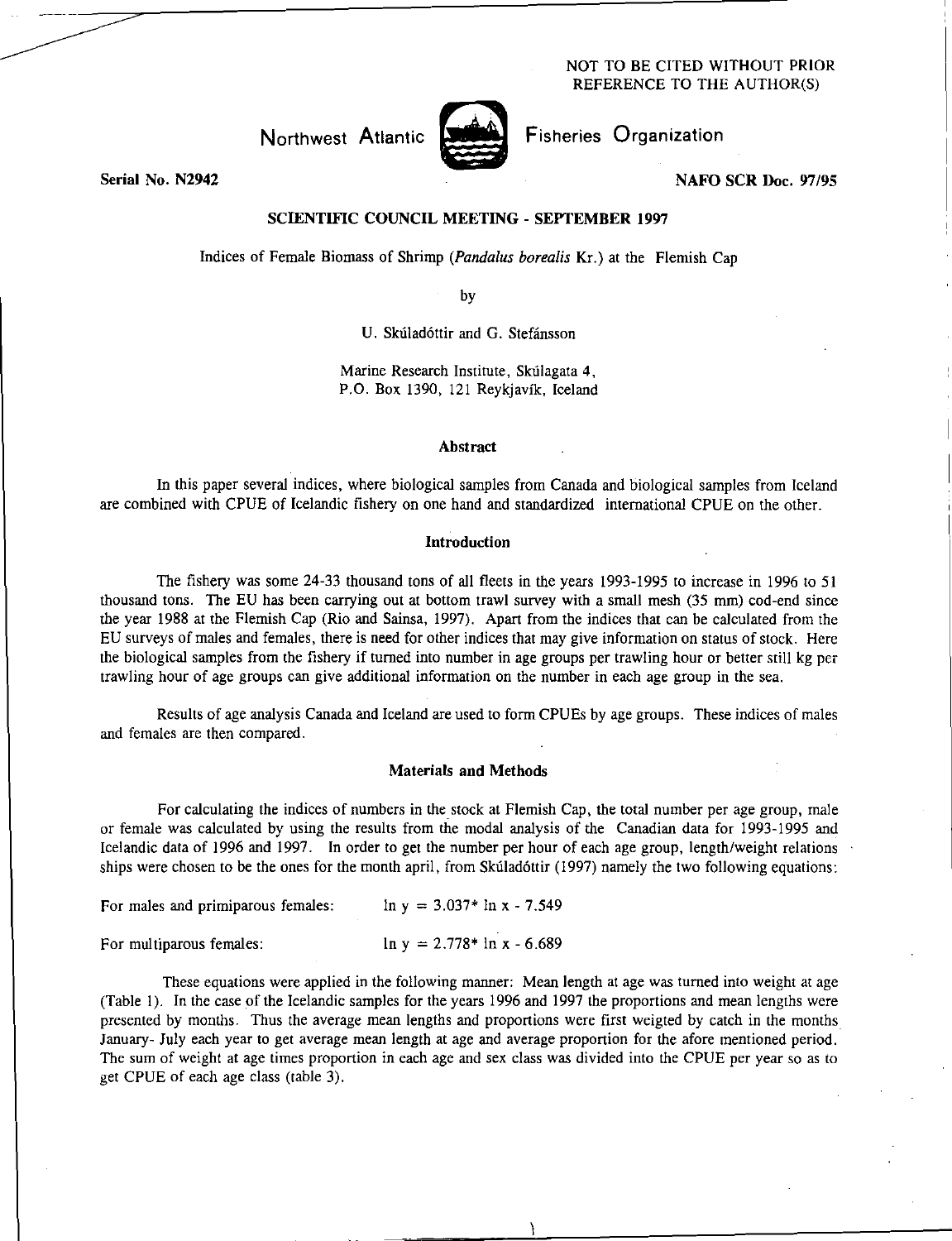## The indices of males and females

Number per trawling hour should be proportional to the number in stock if the coverage of samples is sufficient. The coverage of Canadian samples in 1993 to 1995 was quite good and age asessment had already been carried out, so the proportions of age classes of those years were taken from Parsons (1996). In 1996 and 1997 there were many shrimp measured by Iceland in 1996 and 1997, with very good coverage both spatially and temporally (Skúladóttir, 1997). Therefore samples for the last two years were taken solely from the Icelandic database. Age assessment had been carried out already by Canada for the years 1993-1996 using modal analysis (Macdonald and Pitcher, 1979) on the length distributions of males, primiparous and multiparous females respectively (Parsons and Veitch, 1996). Modal analysis was done on the Icelandic data of the years 1996 and 1997 (Skúladóttir, 1997).

In 1996 the no./hr. was quite high for 3 year olds, the presumed 1993 year class. A very small proportion of 3 year olds (4.8%, primiparous+ multiparous females) changed sex and spawned in 1996 (Table 1). About half of what is left of the 1993 year class changed sex at the age class 4 and spawned for the first time in August 1997 (proportion was 31%, Table 1). Then the rest of the 1993 year class will change sex in the winter 1997/98. Thus as is common with a strong year class its members change sex at different times, or in this case over 3 years. On the whole the age of sex change is lower in 1996 and 1997 as compared to the years 1993 and 1994 (Parsons, 1997).

The catch per trawling hour of males on one hand and females on the other are presented in table 3 where two types of CPUEs are applied, namely the standarized CPUE of several nations (Parsons, 1997) and unstandardized CPUE of Iceland for the period January -July (Skúladóttir, 1997). The kg/hr. of females has dropped between 1993 and 1994. After that the kg/hr. has been rather stable for the standardized catch rate but slightly declining for the unstandardized catch rate for Iceland (Fig. I).

CPUE of males has been slightly fluctuating as shown by the standardized catch rate but declining since 1995 as judged by the unstandardized catch rate for Iceland (Fig. 2). The situation of females is perhabs misleading due to the sex change taking place one year earlier in 1996 and 1997 than in the previous three years, with the result that the females do not seem to go much down in numbers, where as the males do to some extent, using the unstandardized catch rate of Iceland. However the mean weight of females has gone down from 10.83 g in 1993 an 1994 to 9.32 g in 1997 (table 2).

#### References

Del Rio, J.L. and C. Sainza. 1997. Northern shrimp (Pandalus borealis) stock on Flemish Cap according to 1988-1996 surveys. NAFO SCR Doc. 97/87 Serial No. N2933. 24 p.

Macdonald, P.D.M. and Y.J. Pitcher. 1979. Age-groups from size-frequency data: A versatile and efficient method of analysing distribution mixtures. J. Fish. Res. Board Can., 36: 987-1011.

Parsons, D.G. 1997. The international fishery for shrimp *(Pandalus borealis )* in Division 3M (Flemish Cap), 1993-1997. NAFO SCR Doc. 97/82 Serial No. N2928. 15 p.

Parsons, D.G. and P.J. Veitch. 1996. The Canadian fishery for northern shrimp *(Pandalus borealis )*   $\overline{D}$ Flemish Cap (NAFO Division 3M), 1993 to 1996. NAFO SCR Doc. 96/93 Serial No. N2776. 12 p.

Parsons, D.G. and P.J. Veitch. 1997. The Canadian fishery for northern shrimp *(Pandalus borealis )*  D. Flemish Cap (NAFO Division 3M), 1993 to 1997. NAFO SCR Doc. 97/83 Serial No. N2929. 14 p.

Skúladóttir, U. 1997. The Icelandic shrimp fishery *(Pandalus borealis Kr.)* at the Flemish Cap in 1993-1997. NAFO SCR Doc. 97/85 Serial No. N2931. 30 p.

 $\left\| \left\| \left\| \left[ \left[ \left[ \left( \left[ \left] \right] \right] \right] \right] \right] \right\| \right\|_{2} \right\|_{2} \right\|_{2} \left\| \left[ \left[ \left[ \left[ \left[ \left( \left[ \left( \left[ \left] \right] \right] \right] \right] \right] \right] \right] \right\|_{2} \right] \right\|_{2} \right\|_{2}$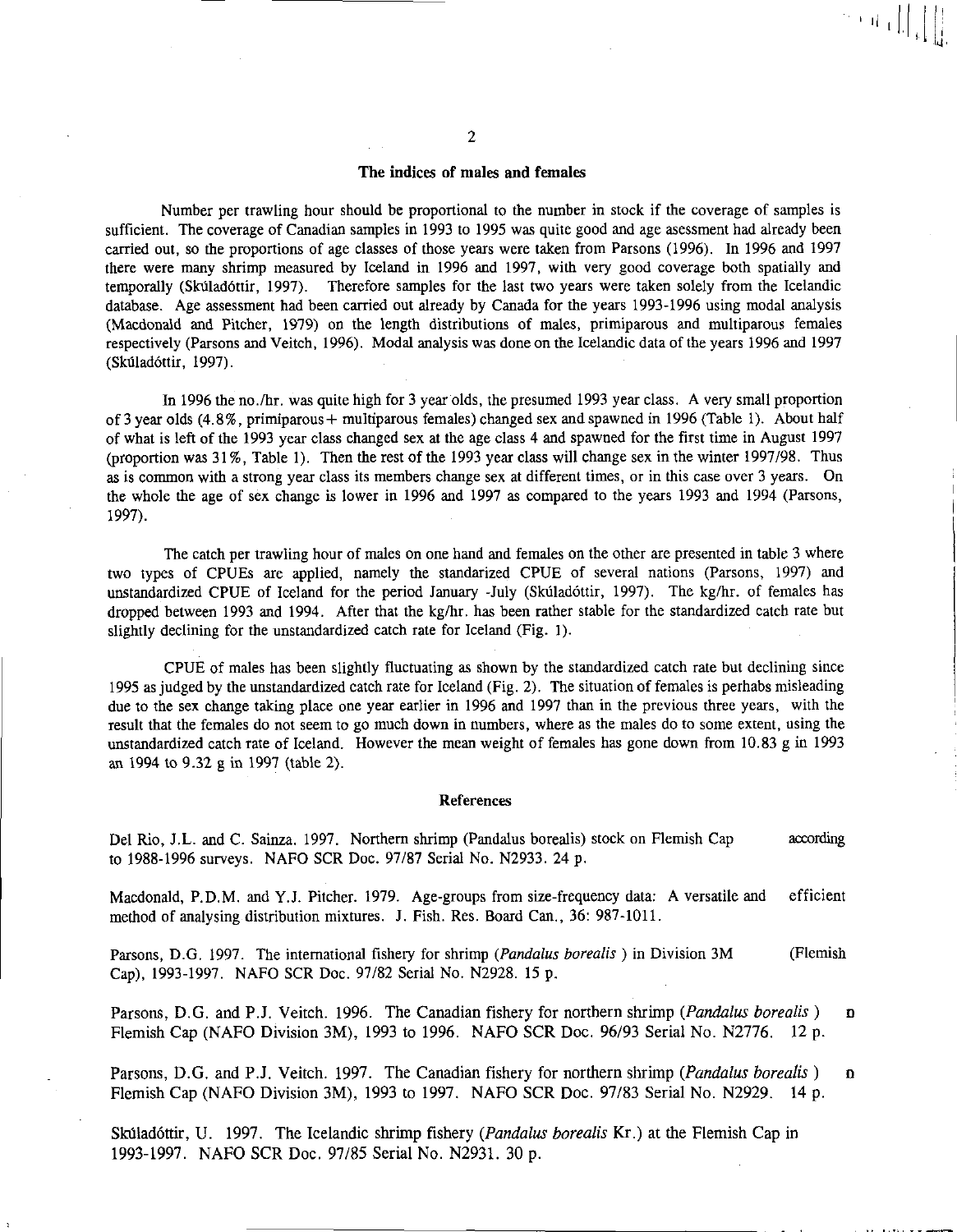| Table 1. Proportional split of catches into age and sex groups in each year |                         |        |        |         |        |          |
|-----------------------------------------------------------------------------|-------------------------|--------|--------|---------|--------|----------|
|                                                                             |                         | 93     | 94     | 95      | 96     | 97       |
| Males                                                                       | 1                       | 0.0041 |        |         |        |          |
| Males                                                                       | $\overline{\mathbf{c}}$ | 0.1148 | 0.1817 | 0.4516  | 0.0425 | 0.0147   |
| Males                                                                       | 3                       | 0.2146 | 0.3629 | 0.2714  | 0.5886 | 0.2623   |
| Males                                                                       | 4                       | 0.1156 | 0.0854 |         |        | 0.2895   |
| Primip.                                                                     | 3                       |        |        |         | 0.043  |          |
| Primip.                                                                     | 4                       |        |        | 0.0507  | 0.1795 | 0.293    |
| Primip.                                                                     | 5                       | 0.2619 | 0.1944 | 0.0962  |        |          |
| Multip                                                                      | 3                       |        |        |         | 0.0059 |          |
| Multip                                                                      | 4                       |        |        |         | 0.0474 | 0.0163   |
| Multip                                                                      | 5                       |        |        |         | 0.0638 | 0.1072   |
| Multip                                                                      | 6                       | 0.289  | 0.1756 | 0.1301  | 0.0326 | 0.0135   |
| Multip                                                                      | $\overline{7}$          |        |        |         |        | 0.009    |
| Total                                                                       |                         | 1      | 1      | 1       | 1      | 1        |
| Table 2. Mean weight at age in catches by age and sex groups in each year   |                         |        |        |         |        |          |
|                                                                             |                         | 93     | 94     | 95      | 96     | 97       |
| Males                                                                       | 1                       | 0.646  |        |         |        |          |
| Males                                                                       | $\mathbf 2$             | 2.772  | 2.576  | 1.965   | 1.743  | 2.158    |
| Males                                                                       | 3                       | 5.225  | 4.998  | 4 9 2 4 | 4.685  | 4.099    |
| Males                                                                       | 4                       | 8.188  | 7.101  |         |        | 6.604    |
| Primip.                                                                     | 3                       |        |        |         | 5.813  |          |
| Primip.                                                                     | 4                       |        |        | 6.462   | 9.001  | 8.610    |
| Primip.                                                                     | 5                       | 10.441 | 10.080 | 9.611   |        |          |
| Multip                                                                      | 3                       |        |        |         | 6.422  |          |
| Multip                                                                      | 4                       |        |        |         | 8.418  | 8.243    |
| Multip                                                                      | 5                       |        |        |         | 11.330 | 10.409   |
| Multip                                                                      | 6                       | 11.189 | 11.664 | 10.840  | 14.290 | 13.842   |
| Multip                                                                      | $\overline{7}$          |        |        |         |        | 14.719   |
| Male mean wt                                                                |                         | 5.319  | 4.585  | 3.076   | 4.487  | 5.329    |
| Fem. mean wt                                                                |                         | 10.833 | 10.832 | 9.612   | 9.380  | 9.322    |
| Total mean wt                                                               |                         | 8.357  | 6.896  | 4.886   | 6.323  | 7.111    |
| Proportions of each sex                                                     |                         | 93     | 94     | 95      | 96     | 97       |
| Males                                                                       |                         | 0.45   | 0.63   | 0.72    | 0.63   | 0.57     |
| Females                                                                     |                         | 0.55   | 0.37   | 0.28    | 0.37   | $0.44 -$ |
| Table 3. Sex-disaggregated biomass indices of abundance.                    |                         |        |        |         |        |          |
| <b>Standardized CPUE by sex</b>                                             |                         | 93     | 94     | 95      | 96     | 97       |
| Males                                                                       |                         | 95.2   | 78.4   | 104.8   | 82.3   | 85.3     |
| Females                                                                     |                         | 237.8  | 108.8  | 125.5   | 101.4  | 115.6    |
| Total                                                                       |                         | 333.0  | 187.1  | 230.3   | 183.7  | 200.8    |
| <b>Iceland CPUE by sex</b>                                                  |                         |        |        |         |        |          |
| Males                                                                       |                         | 101.5  | 100.1  | 107.1   | 877    | 66.4     |
| Females                                                                     |                         | 253.5  | 138.9  | 128.3   | 108.2  | 89.9     |
| Total                                                                       |                         | 355.0  | 239.0  | 235.4   | 195.9  | 156.3    |

u,